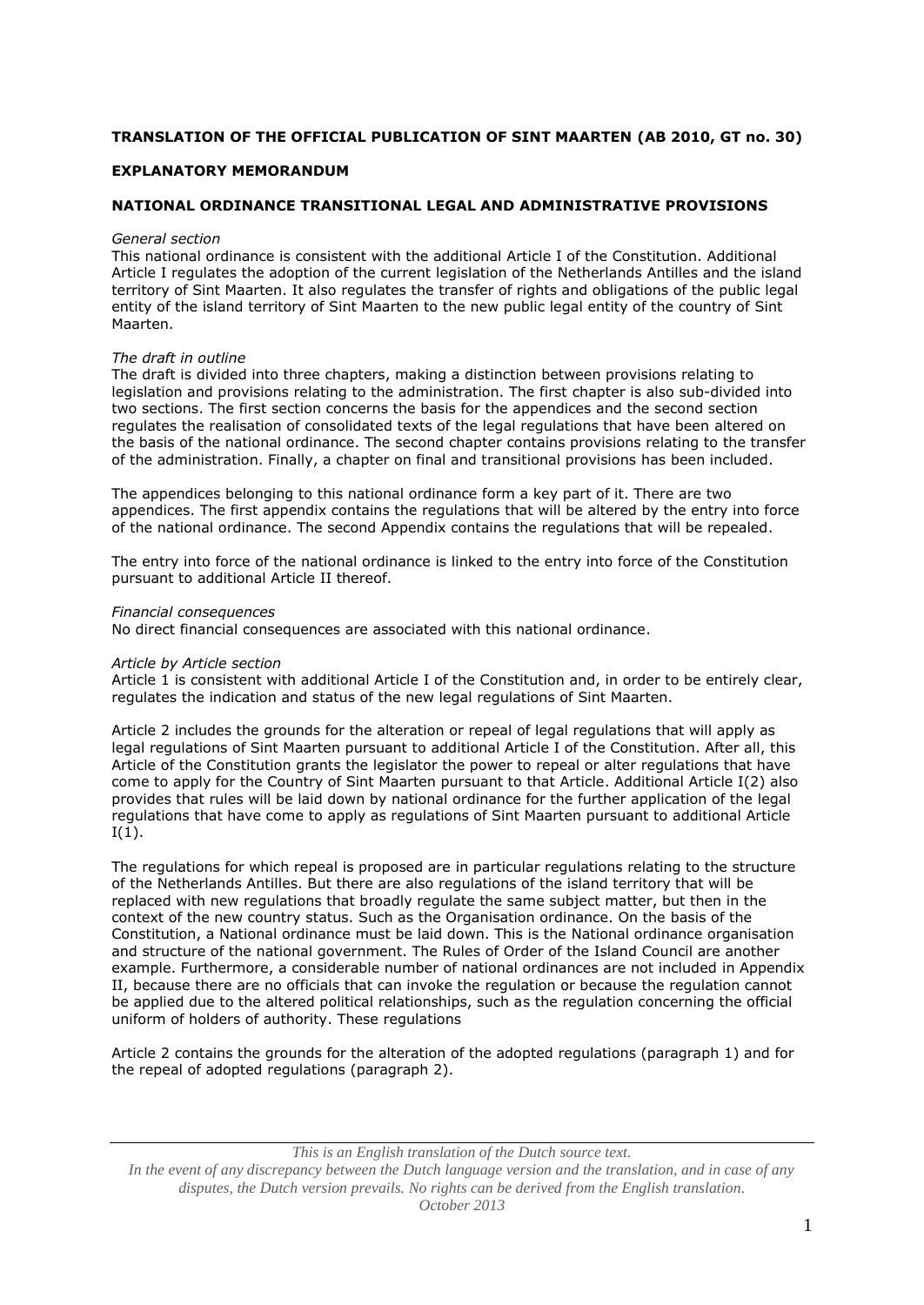Articles 3 and 4 regulate the publication of the altered texts of the enacted legal regulations. The Minister of General Affairs is assigned to provide for placement in the Official Publication of the national decree adopting the consolidated text. This refers to the possibility included in the National ordinance publication and entry into force of a regulation that the Official Publication can also be made available in an electronic version. Article 4 contains concrete instructions for the preparation of the consolidated texts. In addition, Appendix I contains a general section in which the general alterations of all regulations are laid down. These general alterations relate to the replacement of indications, powers and the choice of particular procedures. Finally, in the special section of Appendix I, specific alterations of defined regulations are implemented.

Since consolidated texts did not pass through the parliamentary procedure, they do not, in principle, contain the authentic text of a regulation. However, it has since proved impossible in practice to work only with authentic texts. After all, over the years these may have been altered many times. It is certainly not feasible for the public to keep pace with all these alterations. Furthermore, in this case there is the special situation in which the regulations were realised through the effect of additional Article I of the Constitution. In this national ordinance, therefore, in contrast to what is normally the case in the preparation of consolidated texts, this text is classed as authentic.

Following the publication of a consolidated text, the year and sequence number of the Official Publication of the Country of Sint Maarten in which it is published are used further as a reference, with the code (GT) placed after the sequential number for the purpose of distinction.

With regard to the spelling, the spelling contained in the Dutch Language Glossary, as laid down by the relevant ministers of the territories associated in the Language Union ('*Taalunie'*) (the Netherlands, Flanders and Surinam) shall be used in the preparation of the Dutch texts. The lexicon is published by SDU publishers in the Green Booklet ('*Groene Boekje'*). The word-list is updated every ten years, lastly in 2005.

Chapter II contains the provisions relating to the transfer of administration. It is noted that the Order concerning the legal succession of civil rights and obligations of the Netherlands Antilles and the Order concerning the legal succession of the Social Insurance Bank and the Mutual arrangement concerning settlement also make legal provisions for the legal succession of the Netherlands Antilles, the Netherlands Antilles General Pension Fund and the Netherlands Antilles Social Insurance Bank by the new countries. The aforementioned orders are mutual arrangements, as referred to in Article 38(2) of the Charter for the Kingdom. Both the new countries of Sint Maarten and Curaçao and the Country of the Netherlands, with regard to Bonaire, Sint Eustatius and Saba, are involved in the legal succession of the Netherlands Antilles. As the provisions to be made have an external effect, it was also an obvious step to create a legal basis at the Kingdom level.

This national ordinance regulates the legal succession of the island territory of Sint Maarten. The island legislator is competent for that purpose.

Article 5 concerns the private law obligations that the island territory has contracted. These could include tenancy agreements, service contracts or contracts for the delivery of goods. These obligations will be adopted by the new country. The civil-law obligations of the Country of the Netherlands Antilles relating specifically to Sint Maarten will also transfer to the country of Sint Maarten pursuant to the Order concerning the civil-law legal succession of the Netherlands Antilles.

Articles 6, 7 and 8 contain provisions for administrative decisions. These provisions assure the legal security of the citizens and investors on the transfer to the new political status.

Article 6 regulates the continued validity of administrative decisions issued on the basis of the legal regulations that will form part of the legal instruments of the Country of Sint Maarten pursuant to additional Article I of the Constitution in conjunction with Appendix I of this national ordinance. A distinction is made here between administrative decisions issued by the competent authorities of the Country of the Netherlands Antilles and the competent authorities of the island territory of Sint Maarten, generally the Administrative Board. This distinction is desirable in order to be able to specify that the provision relates to administrative decisions concerning interests in Sint Maarten. This broad formulation anticipates administrative decisions relating to businesses registered in Sint

*This is an English translation of the Dutch source text. In the event of any discrepancy between the Dutch language version and the translation, and in case of any disputes, the Dutch version prevails. No rights can be derived from the English translation. October 2013*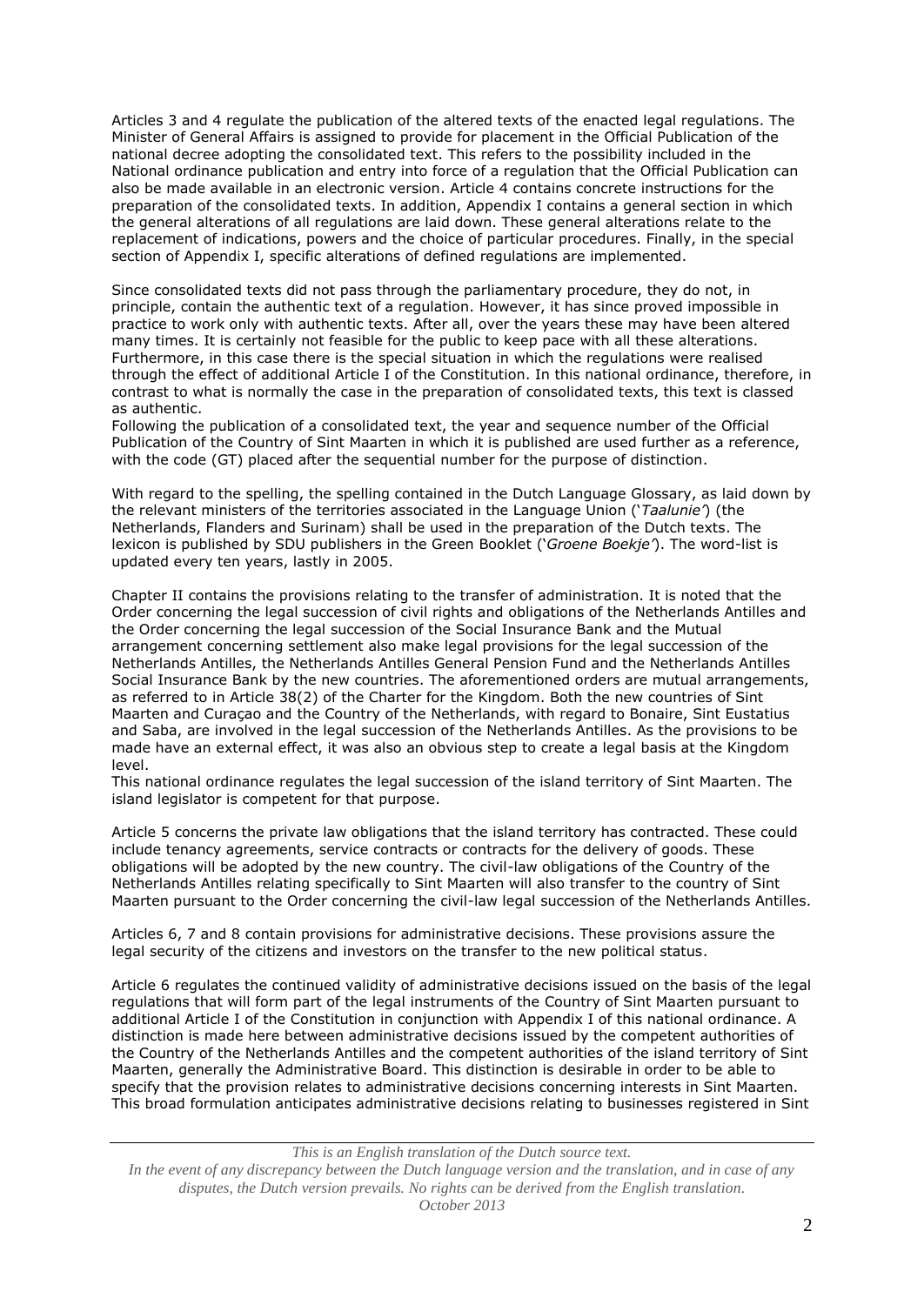Maarten, such as a concession issued for offering telecommunication services in or from Sint Maarten , as well as administrative decisions issued to persons residing in Sint Maarten, such as diplomas and competency certificates.

Article 6(3) regulates the issue, at the request of the interested party, of a declaration by the competent authority that the validity of the administrative decision has been extended. Naturally, the extension of the validity does not apply with regard to administrative decisions within the legal framework of which the interested party does not operate. The issue of such declarations shall be confined to those administrative decisions relating to activities in an international sphere. For instance in relation to aviation or shipping. The issue of such declarations for administrative decisions with an internal effect is not necessary, as the change in the political structure is sufficiently well-known.

In view of the potential teething troubles on the start-up of the new government organisation, it is also advisable to extend the validity of administrative decisions that are still in force. Article 7 contains a regulation for that purpose. This avoids a system that is still being built up from immediately facing a flood of applications for the extension of administrative decisions. However, this practical approach must not jeopardise the security of citizens or public order. Finally, Article 7(2) grants authority to the competent minister to further determine the term of the extension in view of the general interest, and thus in fact to reduce it. The minister must also take account of the interests of the interested party in the administrative decision here. The restriction of the term of validity must not have disproportionately adverse effects for the interested party.

Article 8 contains a provision for the adoption of procedures for applications for administrative decisions, reconsiderations and administrative appeals. These are continued in their status at the time at which the Constitution enters into force. This could involve applications for building permits, as well as notices of objection against placements in the machinery of government or procedures before the Island Council pursuant to the Business establishment regulation. As the Island Council will no longer exist as an administrative authority, it is desirable to make provision for the cases that still need to be settled. It is proposed that the power to settle the case be assigned to the minister responsible. However, the interested party is entirely free to file an appeal against the contested decision with the administrative courts. This freedom of choice must be regulated explicitly, in order to avoid the administrative courts feeling called on to refer the interested party back to precisely the institution that can be regarded as having made the contested decision. This provision serves solely as a safety net to avoid the non-existence of institutions that are responsible for the file and that a lack of clarity therefore arises for the interested party.

Article 9 contains a specific regulation for the continuation of the work of the tax authority and the rights and obligations of the citizens pursuant to the fiscal legislation that applied in Sint Maarten at the time when the Constitution entered into force. This regulation is specific to taxation and should be considered separately from Article 8, which provides for other types of administrative decisions.

Chapter III contains transitional and final provisions.

Article 10 contains a generally-formulated safety net provision. This provision concerns rights and obligations in general, which arise from the regulations that now apply pursuant to additional Article I of the Constitution as legal regulations of the country of Sint Maarten.

Article 11 concerns the public legal entities that were instituted on the transfer of the legal regulations on the basis of which they were instituted by the Country of the Netherlands Antilles or the island territory of Sint Maarten. This Article extends the term which must be accounted for by the months in 2010 following the entry into force of the new political relationships (the period from 11 October up to and including 31 December 2010.

Article 12 regulates the continuation of the validity of the identity cards and driving licences issued by the Country of the Netherlands Antilles and the island territory of Sint Maarten. Provision is also made for the use of the stock of blank documents still available at the Civil Affairs Department. It is expected that the new identity cards and driving licences will be available from 1 January 2011.

*This is an English translation of the Dutch source text.*

*In the event of any discrepancy between the Dutch language version and the translation, and in case of any disputes, the Dutch version prevails. No rights can be derived from the English translation. October 2013*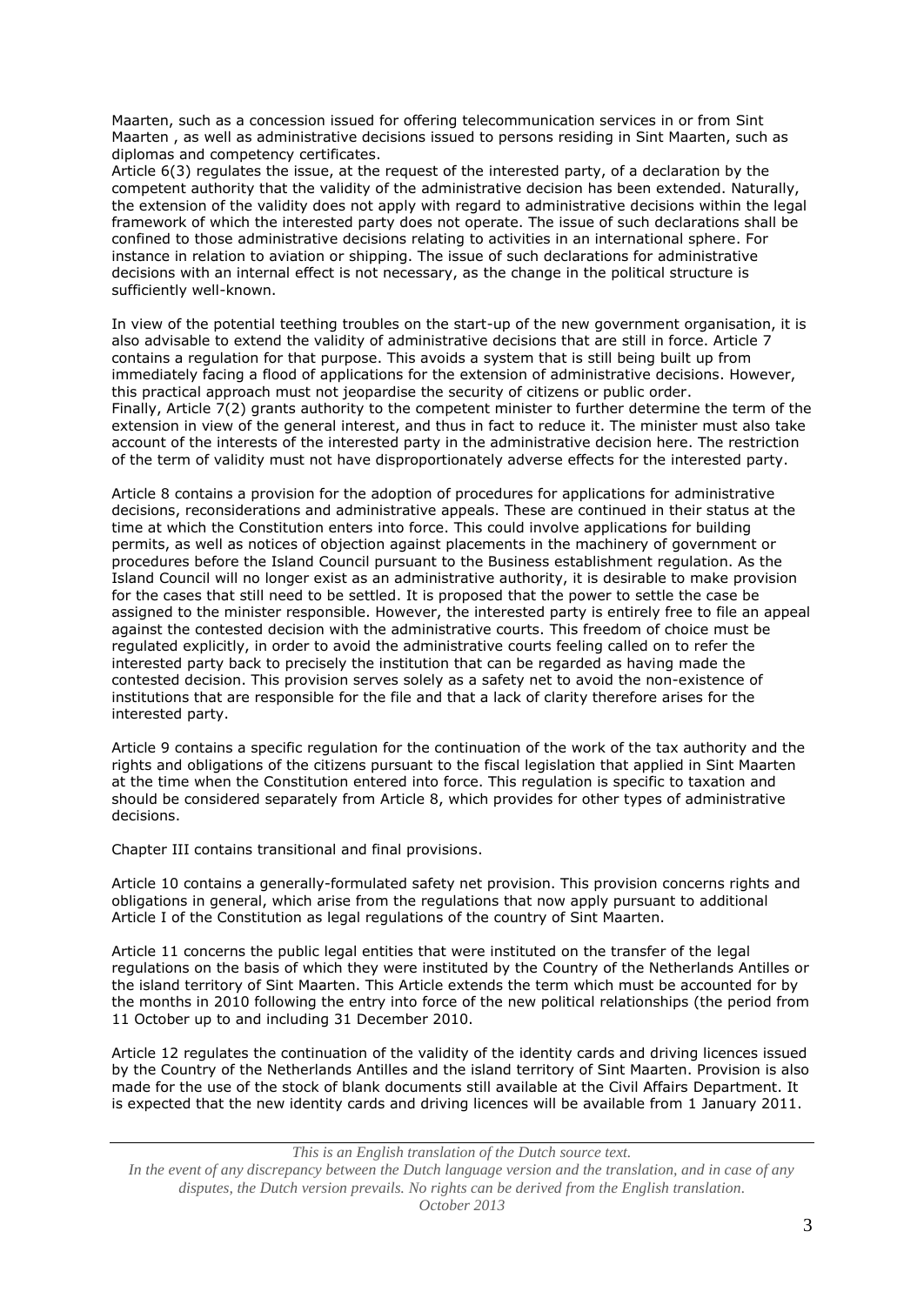Article 13 regulates the transfer of the pension rights of retired, serving and former civil servants. The rights built up are maintained in full and benefit payments will continue. The Mutual arrangement concerning the succession and partition of the property of the Netherlands Antilles General Pension Fund and the succession of a number of other related regulations is of importance here. After all, this regulates the Country to which a person should report.

Article 14 regulates the transfer of entitlements from social insurance and the insurance of exceptional medical expenses. A mutual arrangement has also been contracted on this level, namely the Mutual regulation concerning the partition of the property of the Netherlands Antilles Social Insurance Bank.

Article 15 contains a transitional provision whereby both appendices can be altered by national decree, containing general measures, for two years after the national ordinance enters into force. This delegation of powers to the government is desirable in order to adjust more regulations to the altered legal system, or to withdraw them, than is foreseen at present.

The delegation included in paragraph 1 is limited to making changes relating to the new legal system.

As a regulation that has been withdrawn can only be made valid through renewed adoption, the alteration powers relating to Appendix II only concern the addition of new regulations to the Appendix and not the withdrawal of regulations from the Appendix. Once withdrawn, a regulation remains withdrawn. The withdrawal also extends to the implementing orders pursuant to the national ordinance.

### *Explanatory Notes to Appendix I*

Appendix I contains two sections. The first section contains general alterations of all legal regulations that will attain the status of legal regulations of Sint Maarten pursuant to additional Article I of the Constitution read in conjunction with Article 1 of this national ordinance. The second section contains specific alterations of regulations defined in more detail. To the extent necessary, an explanation of these specific alterations follows below.

The alterations of the National ordinances concerning the Council of Advice, the General Audit Chamber and the Social-Economic Council involve the insertion of grounds for the regulation of the structure and organisation of the secretariats.

The alterations of the Election Ordinance and the National ordinance parliamentary inquiries involve both editorial and substantive points. Both types of alteration serve to clarify the text. For example, the alteration of Article 12 of the Ordinance on elections proposes a more uniform formulation of the composition of the central electoral committee.

The National ordinance promotion of the integrity of ministers contains a reporting obligation for the aforementioned ministers, involving the submission of a declaration of their secondary activities and commercial interests to the prime minister. Compliance with the reporting obligation is not subject to criminal sanctions for ministers. Article 3(5) does provide that the prime minister shall immediately inform Parliament in the event an undesirable conflict of interests in secondary positions or activities arises and the minister fails to solve this conflict adequately. Parliament may attach consequences to this, possibly through a vote of no confidence. Further to this, the prime minister must also notify Parliament without delay if a minister fails to submit a signed declaration, as referred to in Article 2(4), to the prime minister within 30 days of the acceptance of his position or after accepting new secondary positions or acquiring new commercial interests. The alteration makes provision for this.

The alteration of the National ordinance establishing the framework for the central bank, monetary system, foreign exchange and exchange rates is necessary in view of the structure and the powers provided for the central bank, as laid down in the mutual arrangements regulating the structure and powers of the Central Bank. In these mutual arrangements, the power to establish generally binding regulations is attributed to the central bank. In view of the Constitution and of Article 81 in particular, the central bank cannot be assigned the power to impose rules without the designation

*This is an English translation of the Dutch source text. In the event of any discrepancy between the Dutch language version and the translation, and in case of any disputes, the Dutch version prevails. No rights can be derived from the English translation. October 2013*